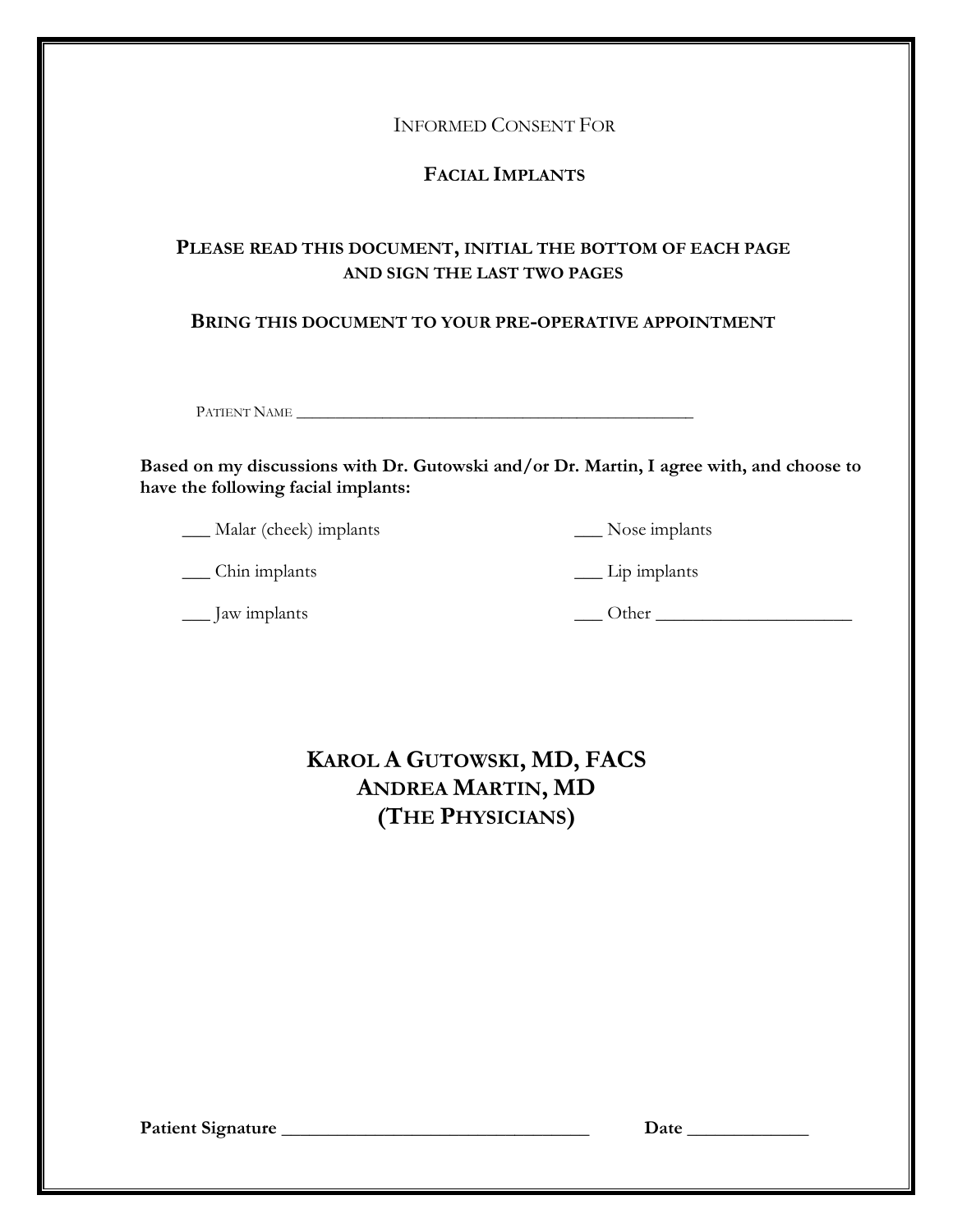### **INSTRUCTIONS**

This is an informed-consent document that has been prepared to help inform you about facial implant surgery, its risks, and alternative treatments.

It is important that you **read this information carefully and completely**. Please **initial each page**, indicating that you have read the page and **sign the consent for surgery** as proposed by your plastic surgeon(s).

#### **GENERAL INFORMATION**.

Facial implants are specially formed synthetic, biocompatible implants designed to enhance or augment the physical structure of your face. The precise type and size of implants best suited for you requires an evaluation of your goals, the features you wish to correct and your surgeon(s)'s judgment. While any area of your face can be augmented with implants, the cheekbones, chin, lips, nose, and jaw are the most common sites for facial implants. Facial implants can bring balance and better proportion to the structural appearance of the face and they can help define the face by increasing projection and creating more distinct features. Facial implant surgery is best performed on people who have reached physical & skeletal maturity, which generally occurs in late adolescence. It's important to remember that the human face is normally asymmetric to some degree, and your results may not be completely symmetric. Facial implant surgery may be performed alone, or as a complement to other facial contouring procedures such as nose or ear surgery.

#### **ALTERNATIVE TREATMENT**

Facial implant placement is an elective surgical operation. Alternative treatment would consist of the use of injections, or the transfer of other body tissues such as fat.

#### **RISKS of FACIAL IMPLANT SURGERY**

Every surgical procedure involves a certain amount of risk and it is important that you understand the risks involved with facial implant surgery. Additional information concerning facial implants may be obtained from the package-insert sheets supplied by the implant manufacturer.

An individual's choice to undergo a surgical procedure is based on the comparison of the potential risks to benefits. Although the majority of people do not experience the following complications, you should discuss each of them with your plastic surgeon(s) to make sure you understand the risks, potential complications, and consequences of facial implants. Problems associated with implants can be inherent to the type of implanted medical device or relate to complications of the surgical procedure.

**Implants**- Facial implants, similar to other medical devices, can fail. Implants can break, and fractured implants cannot be repaired and may require replacement or removal. It is possible that small pieces of implant material may separate from the outer surface of facial implants. This is of unknown significance, and has not been shown to result in disease.

**Implant Extrusion & Tissue necrosis** - Lack of adequate soft tissue coverage or infection may result in exposure and extrusion of the implant. If tissue breakdown occurs and the implant becomes exposed, implant removal may be necessary. Tissue breakdown (necrosis) has been reported with the use of steroid drugs, after chemotherapy/radiation to facial tissue, due to smoking, and excessive heat or cold therapy. In some cases, incision sites fail to heal normally. If tissue

Page 2 of 7 **Patient Initials 200822 Page 2 of 7 81 Patient Initials**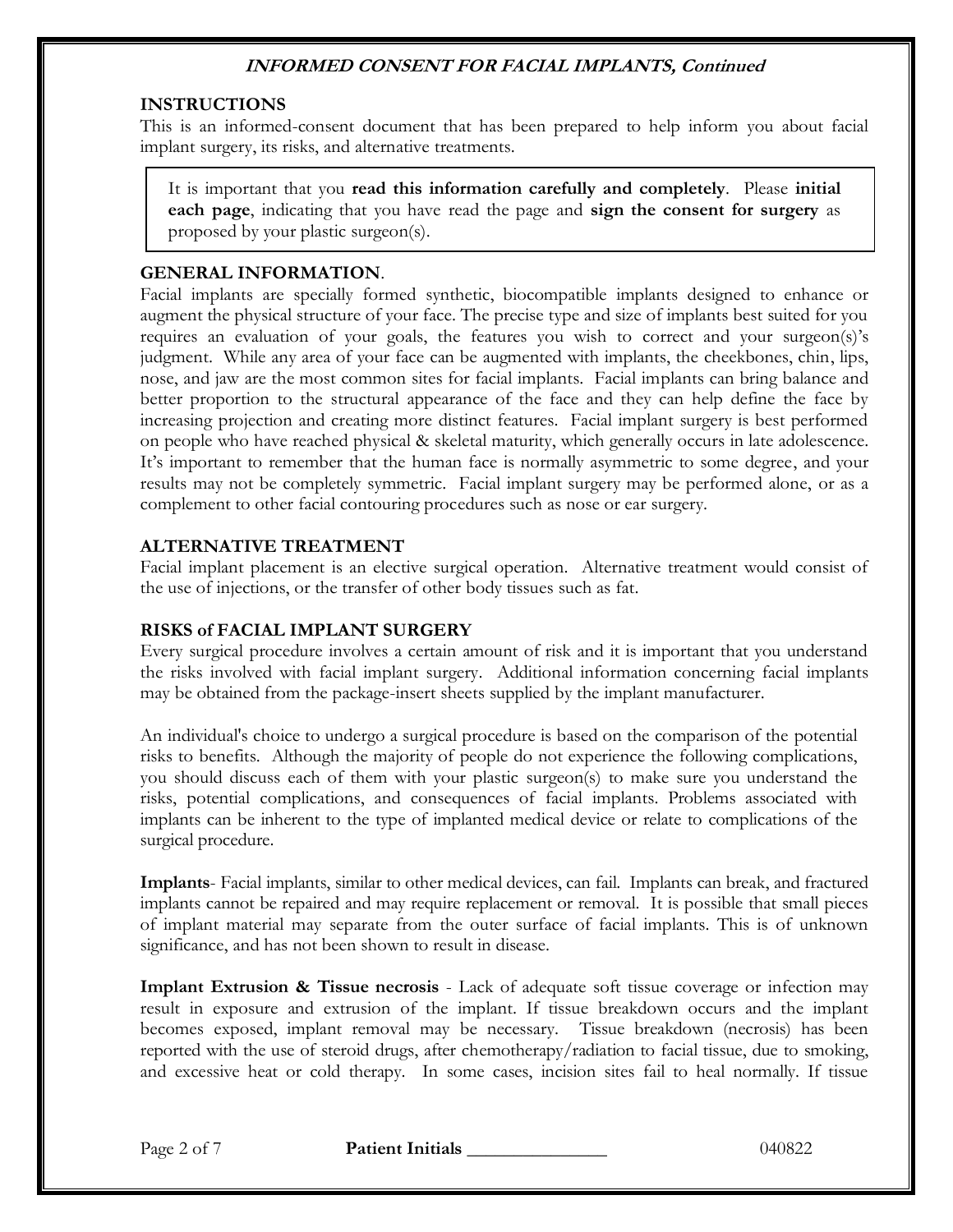breakdown occurs and the implant becomes exposed, implant removal may be necessary. Permanent scar deformity may occur.

**Nerve Injury**- Motor and sensory nerves may be injured during a facial implant operation. Weakness or loss of facial movements in the mouth or upper eyebrow resulting in an uneven appearance may occur after surgery. Most individuals will notice a return of motor function; permanent weakness is rare. Injury may also occur to the sensory nerves of the face, neck and ear regions. Permanent numbness or painful nerve scarring is rare, but may occur, and may require treatment.

**Damage to Deeper Structures**- Deeper structures such as the facial bones, eye, nerves, blood vessels and muscles may be damaged during the course of surgery. The potential for this to occur varies with the type of facial implant procedure performed. Injury to deeper structures may be temporary or permanent.

**Chronic Pain**- Very infrequently, chronic pain may occur after facial implant surgery.

**Implant Visabillity**- Visible and palpable edges of implants can occur.

**Change in skin sensation**- Some change in skin sensation is expected after surgery. After several months, most patients have normal sensation.

**Implant displacement**- Displacement, rotation, or migration of a facial implant may occur after initial placement, and can be accompanied by discomfort and/or distortion in facial shape. Additional surgery may be necessary to correct this problem.

**Bleeding**- It is possible, though unusual, to experience a bleeding episode during or after surgery. Should bleeding occur, it may require emergency treatment to stop, and to drain accumulated blood (hematoma). Do not take any aspirin or anti-inflammatory medications for 14 days before surgery, as this may increase the risk of bleeding. Non-prescription "herbs" and dietary supplements can increase the risk of surgical bleeding. Hematoma can occur at any time following surgery in the face.

**Seroma**- Fluid may accumulate around the implant following surgery, trauma or vigorous exercise. Additional treatment may be necessary to drain fluid accumulation around the implants. This may contribute to infection or other problems.

**Infection**- Infection is unusual after this type of surgery. It may appear in the immediate post operative period or at any time following the insertion of an implant. Subacute or chronic infections may be difficult to diagnose. Should an infection occur, treatment including antibiotics, possible removal of the implant, or additional surgery may be necessary. Infections with the presence of an implant are harder to treat than infections in normal body tissues. If an infection does not respond to antibiotics, the implant may have to be removed. After the infection is treated, a new implant can usually be reinserted. It is extremely rare that an infection would occur around an implant from a bacterial infection elsewhere in the body. In extremely rare instances, life-threatening infections, including toxic shock syndrome have been noted after implant surgery.

Page 3 of 7 **Patient Initials 1998 Page 3 of 7 Patient Initials** 1040822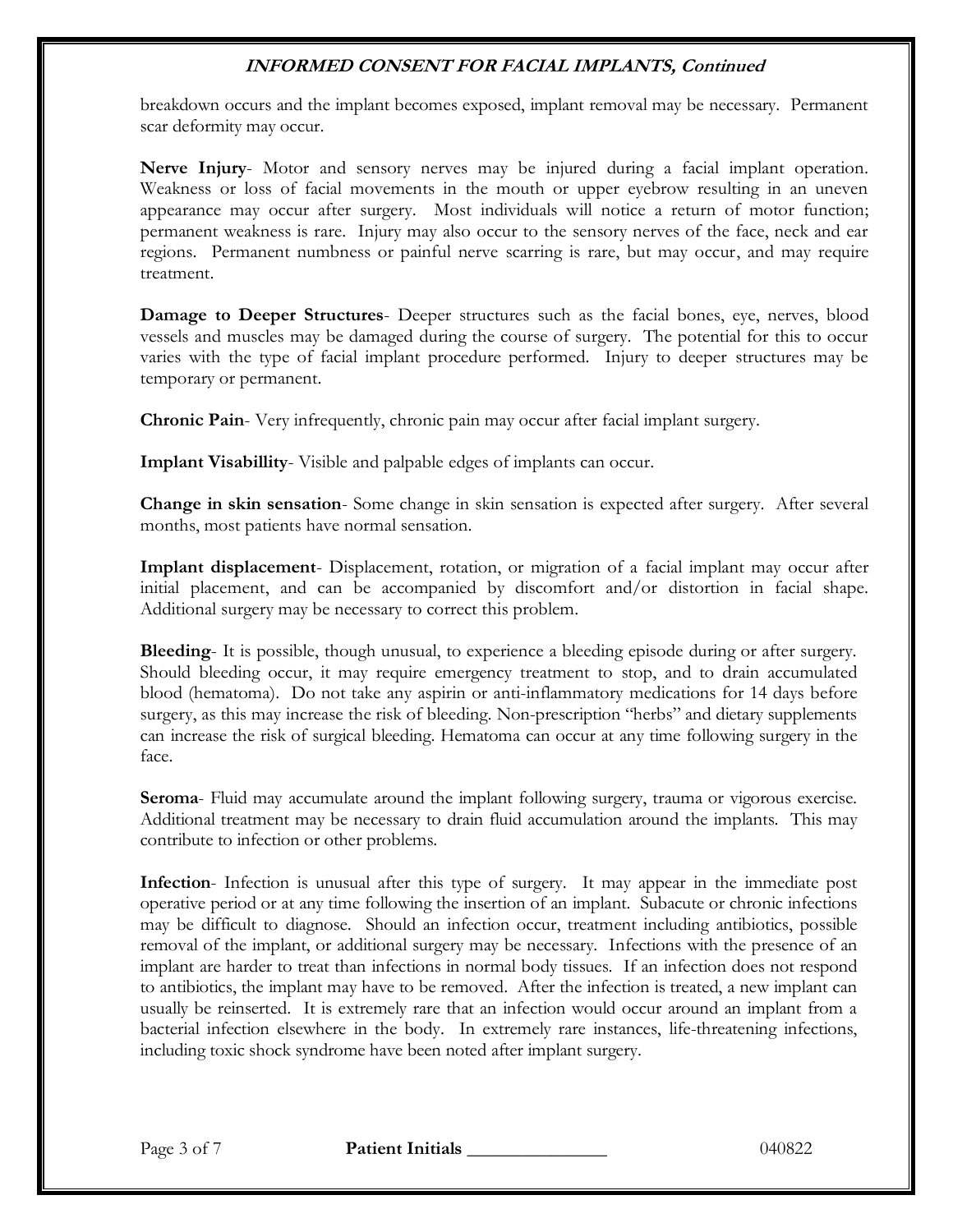**Skin scarring**- Excessive scarring is uncommon. In rare cases, abnormal scars may result. Scars may be unattractive and a different color than surrounding skin. Additional treatment or surgery may be needed to treat abnormal scarring after surgery.

**Surgical anesthesia**- Both local and general anesthesia involve risk. There is the possibility of complications, injury, and even death from all forms of surgical anesthesia or sedation.

**Allergic reactions**- In rare cases, local allergies to tape, suture material, or topical preparations have been reported. Systemic reactions, which are more serious, may result from drugs used during surgery and prescription medications. Allergic reactions may require additional treatment.

**Pain**- Pain of varying intensity and duration may occur and persist after implant surgery.

**Long term results**- Subsequent alterations in facial shape may occur as the result of aging, weight loss or gain, or other circumstances not related to surgery.

**Unsatisfactory result**- You may be disappointed with the results of surgery. Asymmetry in implant placement, location, unanticipated facial shape and size may occur after surgery. Unsatisfactory surgical scar location may occur. It may be necessary to perform additional surgery to improve your results or remove implants.

**Death or serious injury** – In very rare cases, serious complications such stroke, heart attack or even death have resulted from surgery.

#### **HEALTH INSURANCE**

Most health insurance companies exclude coverage for cosmetic surgical operations such as the facial implants and any complications that might occur from surgery. Please carefully review your health insurance subscriber information pamphlet and underwriting policies.

### **ADDITIONAL SURGERY NECESSARY**

Should complications occur, additional surgery or other treatments may be necessary. Even though risks and complications occur infrequently, the risks cited are particularly associated with facial implant surgery; other complications and risks can occur but are even more uncommon. The practice of medicine and surgery is not an exact science. Although good results are expected, there is no guarantee or warranty expressed or implied on the results that may be obtained.

### **FINANCIAL RESPONSIBILITIES**

The cost of surgery involves several charges for the services provided. The total includes fees charged by your doctor, the cost of implants and surgical supplies, anesthesia, laboratory tests, and possible outpatient hospital charges, depending on where the surgery is performed. Depending on whether the cost of surgery is covered by an insurance plan, you will be responsible for necessary co-payments, deductibles, and charges not covered. Additional costs may occur should complications develop from the surgery. Secondary surgery or hospital day-surgery charges involved with revisionary surgery would also be your responsibility.

### **DISCLAIMER**

Informed consent documents are used to communicate information about the proposed treatment of a condition along with disclosure of risks and alternative forms of treatment(s). The informed

Page 4 of 7 **Patient Initials 1998 Page 4 of 7 Patient Initials** 1040822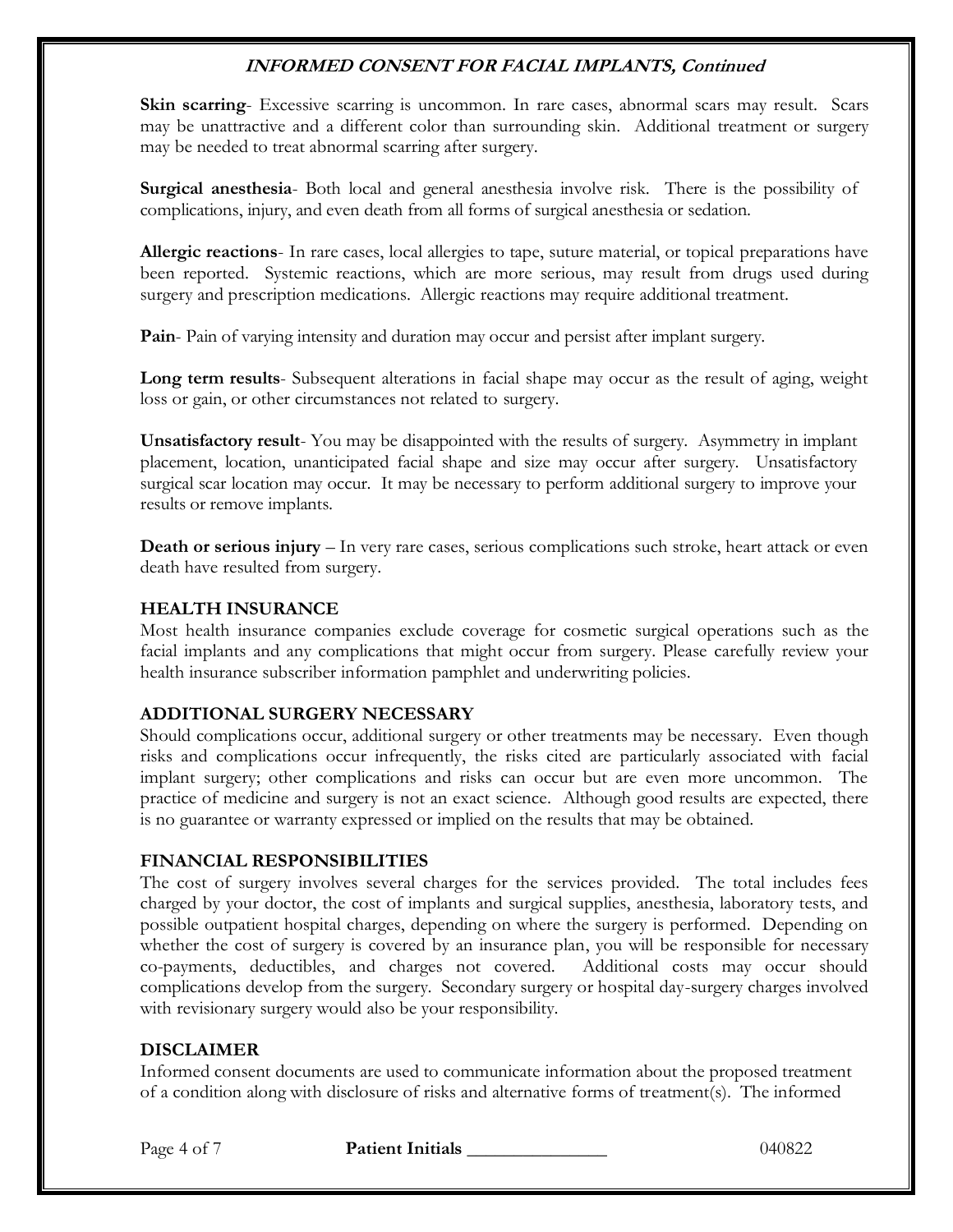consent process attempts to define principles of risk disclosure that should generally meet the needs of most patients in most circumstances.

However, informed consent documents should not be considered all-inclusive in defining other methods of care and risks encountered.

Informed consent documents are not intended to define or serve as the standard of medical care. Standards of medical care are determined based on all the facts involved in an individual case and are subject to change as scientific knowledge and technology advance and as practice patterns evolve.

**It is important that you read the above information carefully and have all your questions answered before signing the consent on the next page.**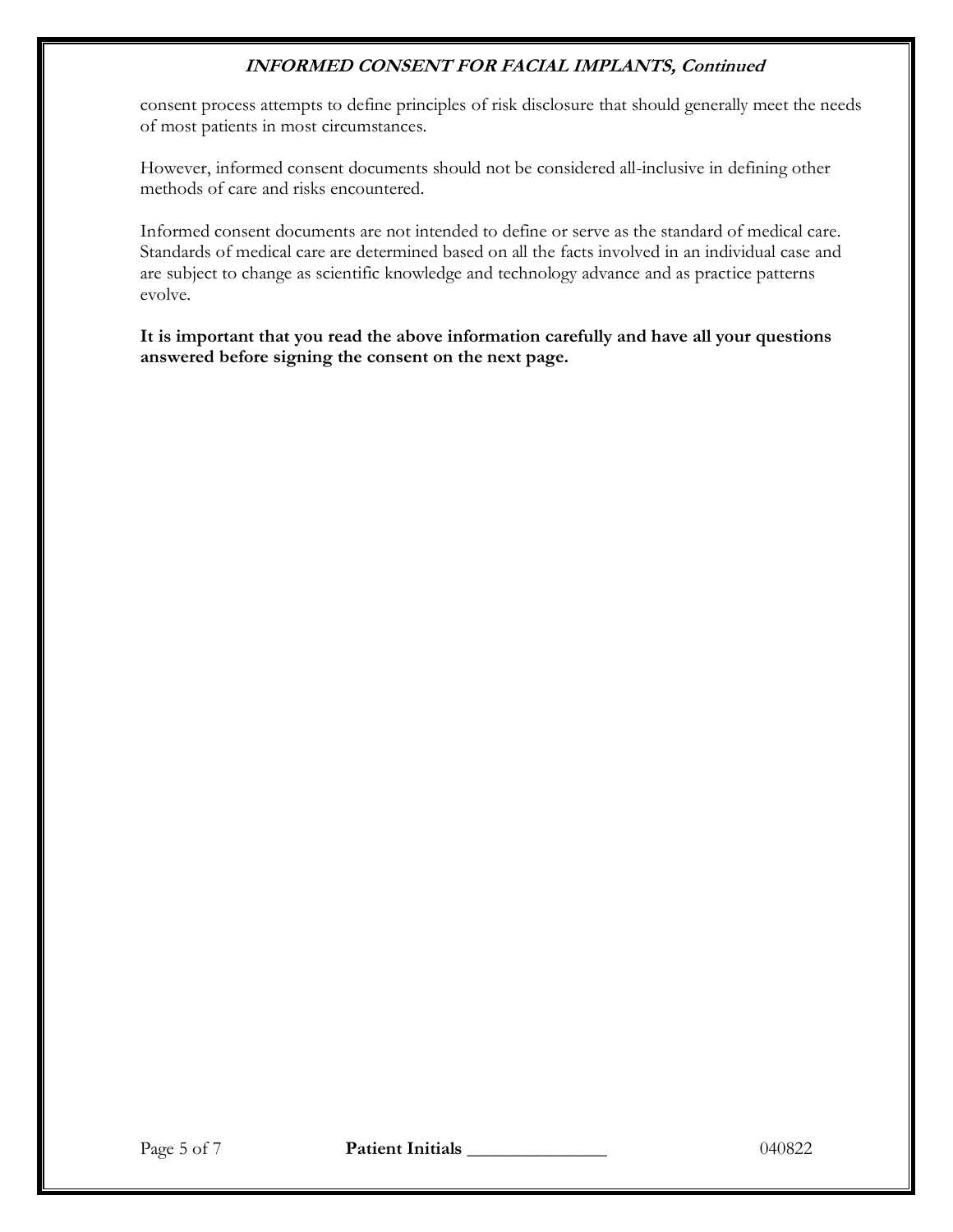### **CONSENT FOR SURGERY/ PROCEDURE or TREATMENT**

1. I hereby authorize Dr. Karol Gutowski and/or Dr. Andrea Martin, and such assistants as may be selected, to perform the following procedure or treatment:

#### **FACIAL IMPLANTS**

I have received the following information sheet:

### **INFORMED CONSENT FOR FACIAL IMPLANT SURGERY**

- 2. I recognize that during the course of the operation and medical treatment or anesthesia, unforeseen conditions may necessitate different procedures than those above. I therefore authorize the above physician(s) and assistants or designees to perform such other procedures that are in the exercise of his or her professional judgment necessary and desirable. The authority granted under this paragraph shall include all conditions that require treatment and are not known to my physician(s) at the time the procedure is begun.
- 3. I consent to the administration of such anesthetics considered necessary or advisable. I understand that all forms of anesthesia involve risks, and the possibility of complications, or injury.
- 4. I acknowledge that no guarantee has been given by anyone as to the results that may be obtained.
- 5. I consent to the photographing and video recording of the operation(s) or procedure(s) to be performed, including appropriate portions of my body, for medical, scientific or educational purposes, provided my identity is not revealed by the pictures.
- 6. For purposes of advancing medical education, I consent to the admittance of observers to the operating room.
- 7. I consent to the disposal of any tissue, medical devices or body parts which may be removed.
- 8. I authorize the release of my Social Security number to appropriate agencies for legal reporting and medical-device registration, if applicable.
- 9. IT HAS BEEN EXPLAINED TO ME IN A WAY THAT I UNDERSTAND:
	- a. THE ABOVE TREATMENT OR PROCEDURE TO BE UNDERTAKEN
	- b. THERE MAY BE ALTERNATIVE PROCEDURES OR METHODS OF TREATMENT
	- c. THERE ARE RISKS TO THE PROCEDURE OR TREATMENT PROPOSED

\_\_\_\_\_\_\_\_\_\_\_\_\_\_\_\_\_\_\_\_\_\_\_\_\_\_\_\_\_\_\_\_\_\_\_\_\_\_\_\_\_\_\_\_\_\_\_\_\_\_\_\_\_\_\_\_\_\_\_\_\_\_\_\_\_\_\_\_\_\_

\_\_\_\_\_\_\_\_\_\_\_\_\_\_\_\_\_\_\_\_\_\_\_\_\_\_\_\_\_\_\_\_\_\_\_\_\_\_\_\_\_\_\_\_\_\_\_\_\_\_\_\_\_\_\_\_\_\_\_\_\_\_\_\_\_\_\_\_\_\_

| I CONSENT TO THE TREATMENT OR PROCEDURE AND THE ABOVE LISTED ITEMS (1-9). |  |
|---------------------------------------------------------------------------|--|
| I AM SATISFIED WITH THE EXPLANATION.                                      |  |

Patient or Person Authorized to Sign for Patient

**Witness** 

Date Time

Page 6 of 7 **Patient Initials 1998 Page 6 of 7 Patient Initials** 1040822

\_\_\_\_\_\_\_\_\_\_\_\_\_\_\_\_\_\_ \_\_\_\_\_\_\_\_\_\_\_\_\_\_\_\_\_\_